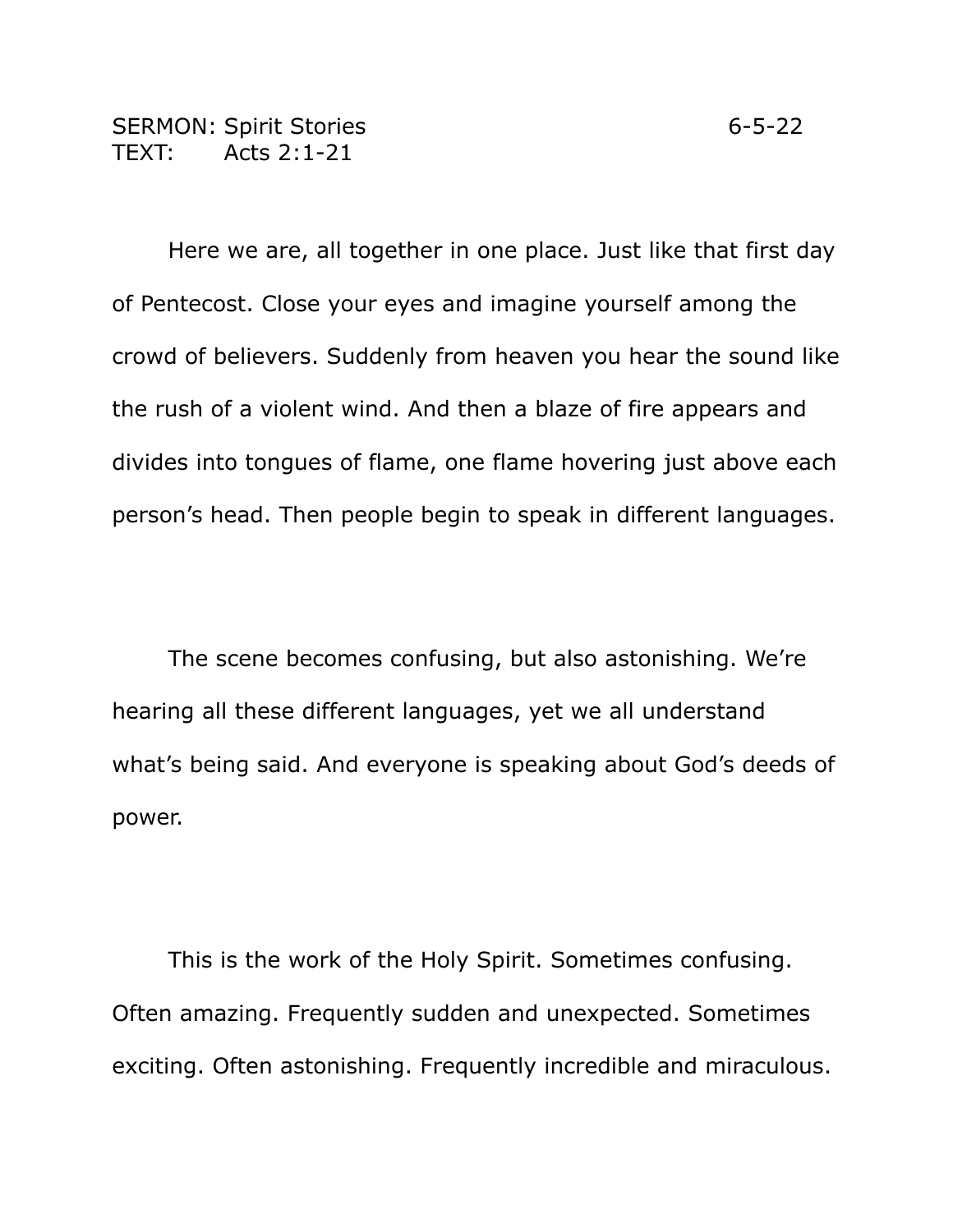When the Spirit moves in our lives, we tend to stop and wonder like the people in Jerusalem that day, "What does this mean?"

And we are sometimes hesitant to share our Spirit Stories. At least this particular group of Presbyterians has needed a good bit of poking and prodding and begging and pleading from me in the form of newsletters and emails and announcements from the pulpit. Perhaps that's because we want to keep our encounters with the holy just between us and God. Or perhaps it's because we're still uncertain about what actually happened or what it means. Or perhaps we're hesitant to share because we're afraid that there will be skeptics, as there were in the scripture, who might accuse us of imbibing in spirits of the liquid kind.

But Peter reminded the crowd that day what the prophet Joel had spoken: 'In the last days it will be,' God declares, 'that I will pour out my Spirit upon all flesh, and your sons and your daughters shall prophesy, and your young men shall see visions,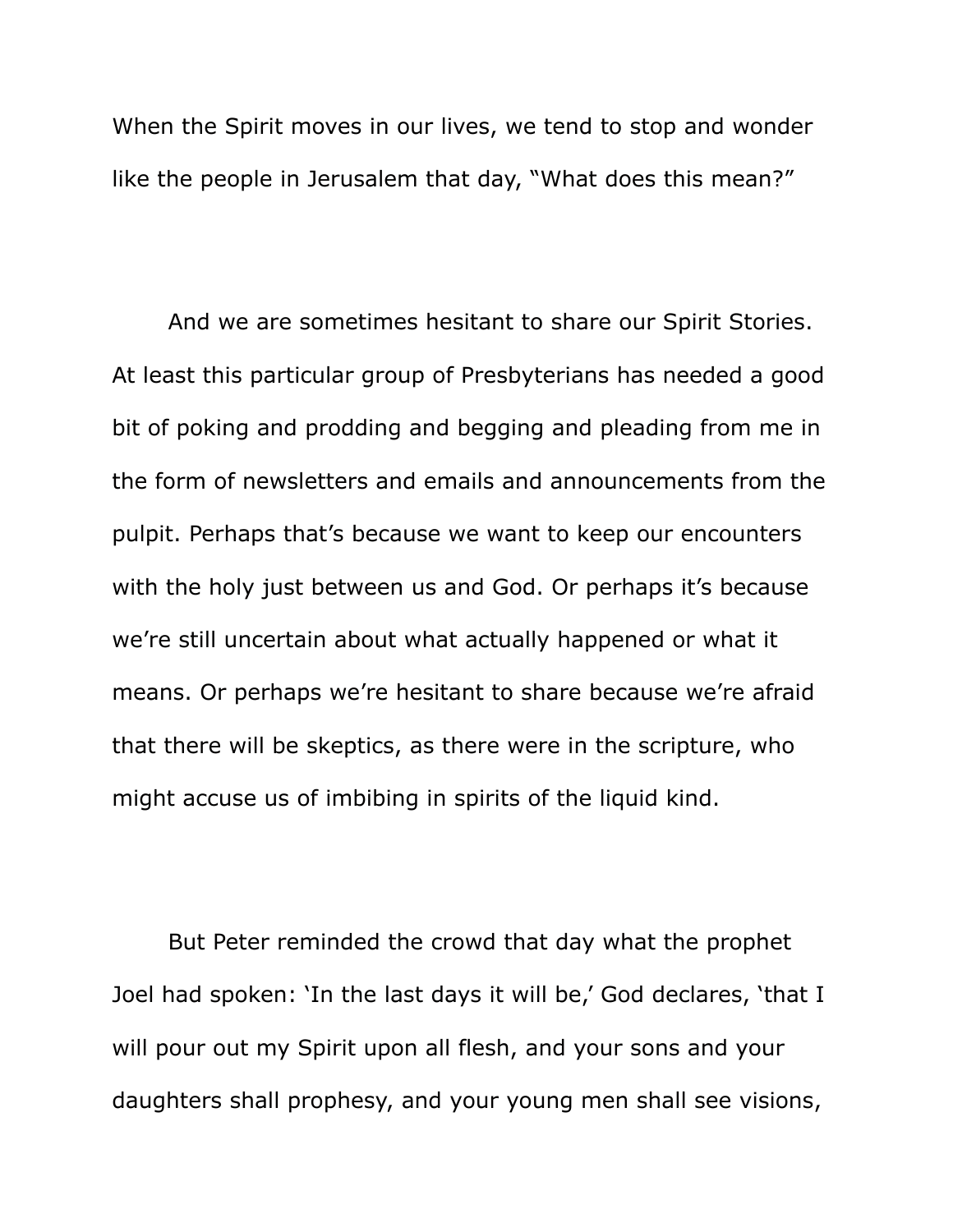and your old men shall dream dreams. Even upon my slaves, both men and women, in those days I will pour out my Spirit; and they shall prophesy.'

Now, that verb, "prophesy," is troublesome, I think. Because we automatically apply it to those who are "prophets," and therefore, we believe that only prophets can prophesy. That gives us an easy out. Well, not so fast. The text says, "*your* sons and daughters shall prophesy, *your* young men shall see visions, *your* old men shall dream dreams. Even upon my slaves, both men and women, I will pour out my spirit and they will prophesy." One of the more recent translations of the Bible, called "The Voice," replaces the word *prophesy* with "boldly speak the word of the Lord." So, verse 18 has God saying, "Yes, in those days I shall offer My Spirit to all servants, both male and female, and **they will boldly speak My word**."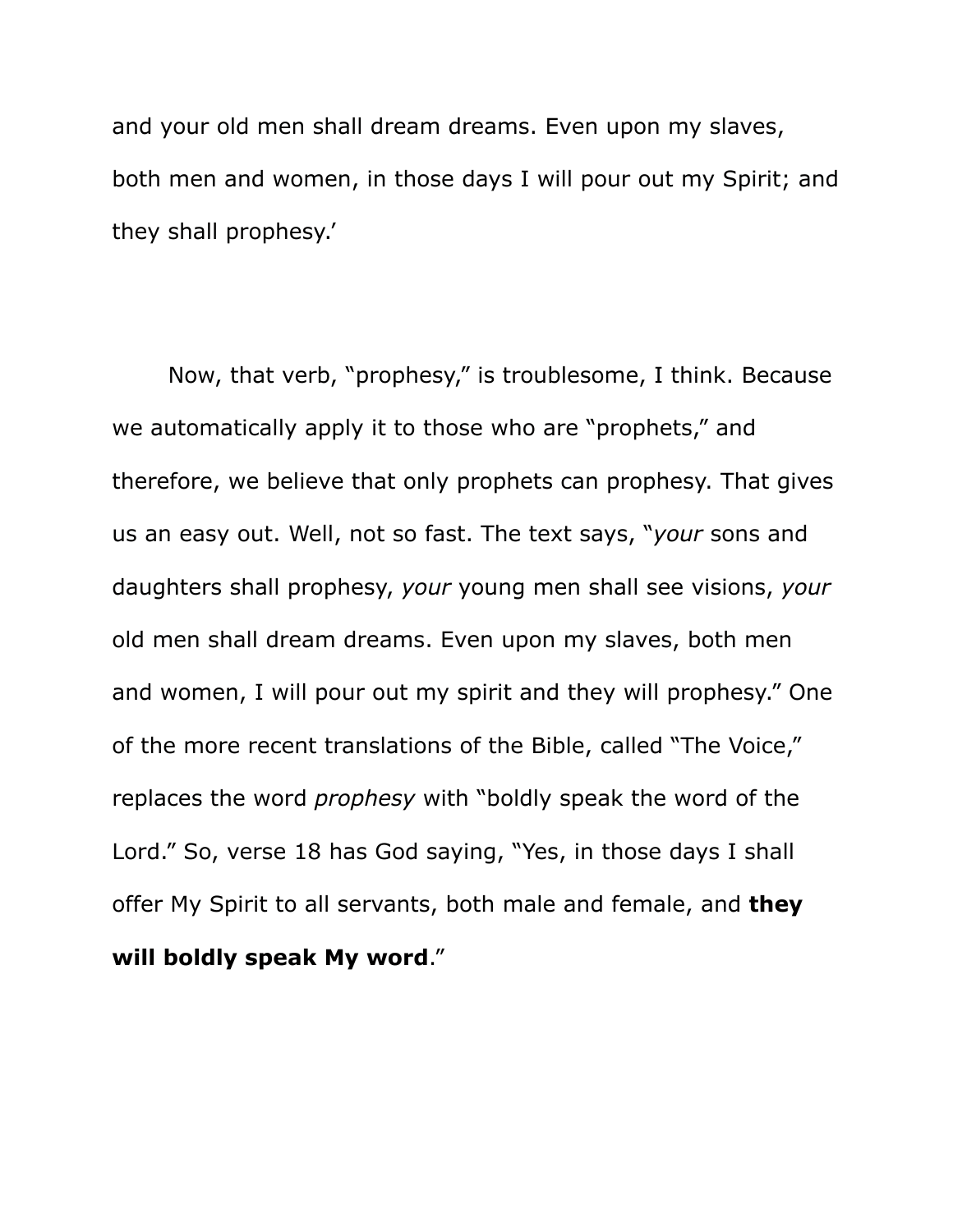And part of boldly speaking God's word is to tell our Spirit Stories. So, let me share with you what has been shared with me.

One person sent me an email, saying, "As far back as I can remember I have felt that God was a part of my life. Many times in my life when things seemed difficult, it always comforted me to know that God was always with me. No matter what I was going through or worrying about, I knew that I was not alone. I have learned to work to calm my thoughts and listen for what God is telling me. Through learning more about the Holy Trinity of God, Jesus, and The Holy Spirit being one together, I believe that The Holy Spirit is with me in my life to guide me and bless me. I am thankful every day for this wonderful blessing!"

The Spirit is the presence of God within us.

Brenda confessed: "I am not a Bible reader. I read devotions [and] Christian fiction novels with scripture threaded through. Barry reads his [Bible] and I feel guilty when I see him reading it. But I have tried and I get lost in it. The other night I was tired right before bed and half asleep before I got to my prayers but I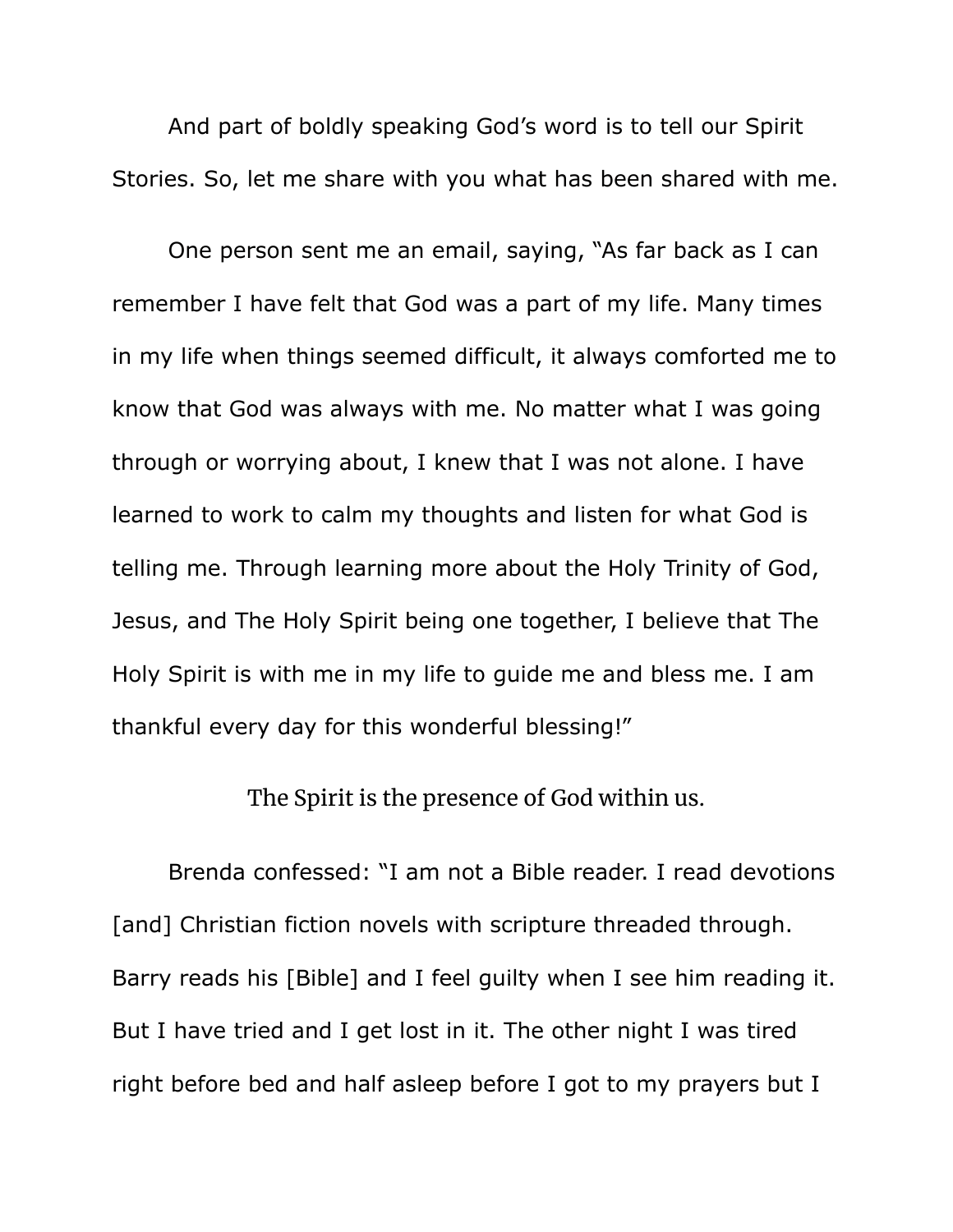was at peace and just prayed, *God let me know what I need to do.* In a strong inner voice the sound came to me "Read your Bible!" It made me sit up! [Now] I'm almost through Matthew! That's farther than I have ever gotten!"

## The Spirit challenges us.

Brenda also told of a time shortly after her mom died. She was having a garage sale, selling her mom's clothing and household items, but she was "still pretty shell shocked." She continued, "A woman bought mom's chest of drawers. I told her it was mom's and she had just passed. When [the woman] got it home, she called me back to tell me when she opened a drawer, a butterfly flew out. Mom had told me several times that the Lord had told her she had a wide river to cross. I felt like the butterfly was a message that she had gotten to the other side."

## The Spirit speaks to us.

Georganne told of when her mother died unexpectedly at age 77. "Although she had been ill for some time, we were stunned by her death. That evening, while gathering my wits and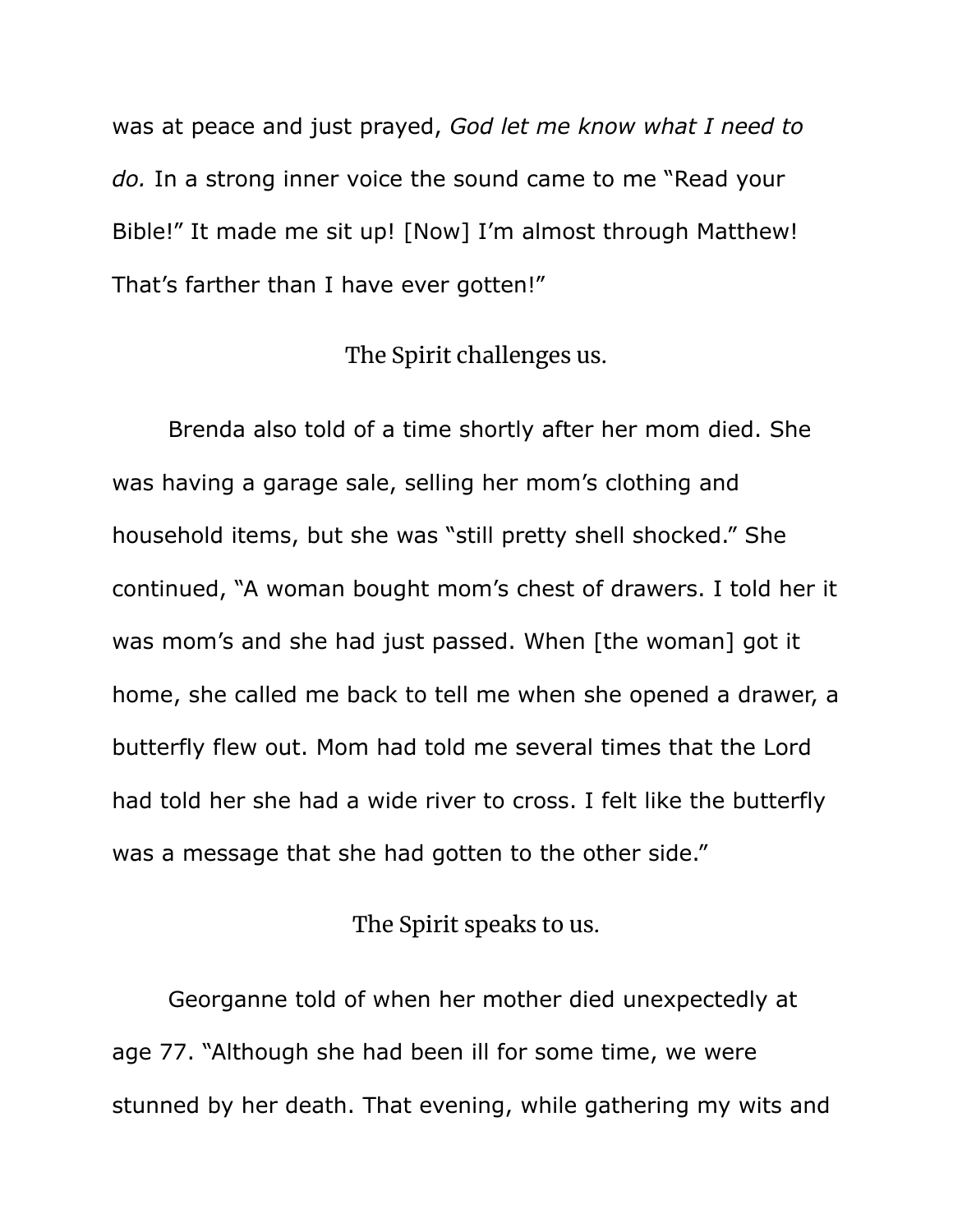starting to organize all the myriad of necessary tasks, I walked outside and looked to the heavens. The moon was rising, and there was a perfect cross of light behind it. I believe it was God's message of love and grace to me and my family, and His continued love and reassurance of His presence in our lives. I'm sure that same cross of light [behind the moon] is often visible, but I had never seen it before."

The Spirit comforts us.

Sarah told me about a dream she had that she was in a tunnel like the ones that you walk through to board an airplane. The walls were blue and there was a very bright light at the end of the tunnel. Then her husband woke her and asked what was happening. He told her that she looked like death. She still can't explain that encounter.

The Spirit is a mysterious, guiding light.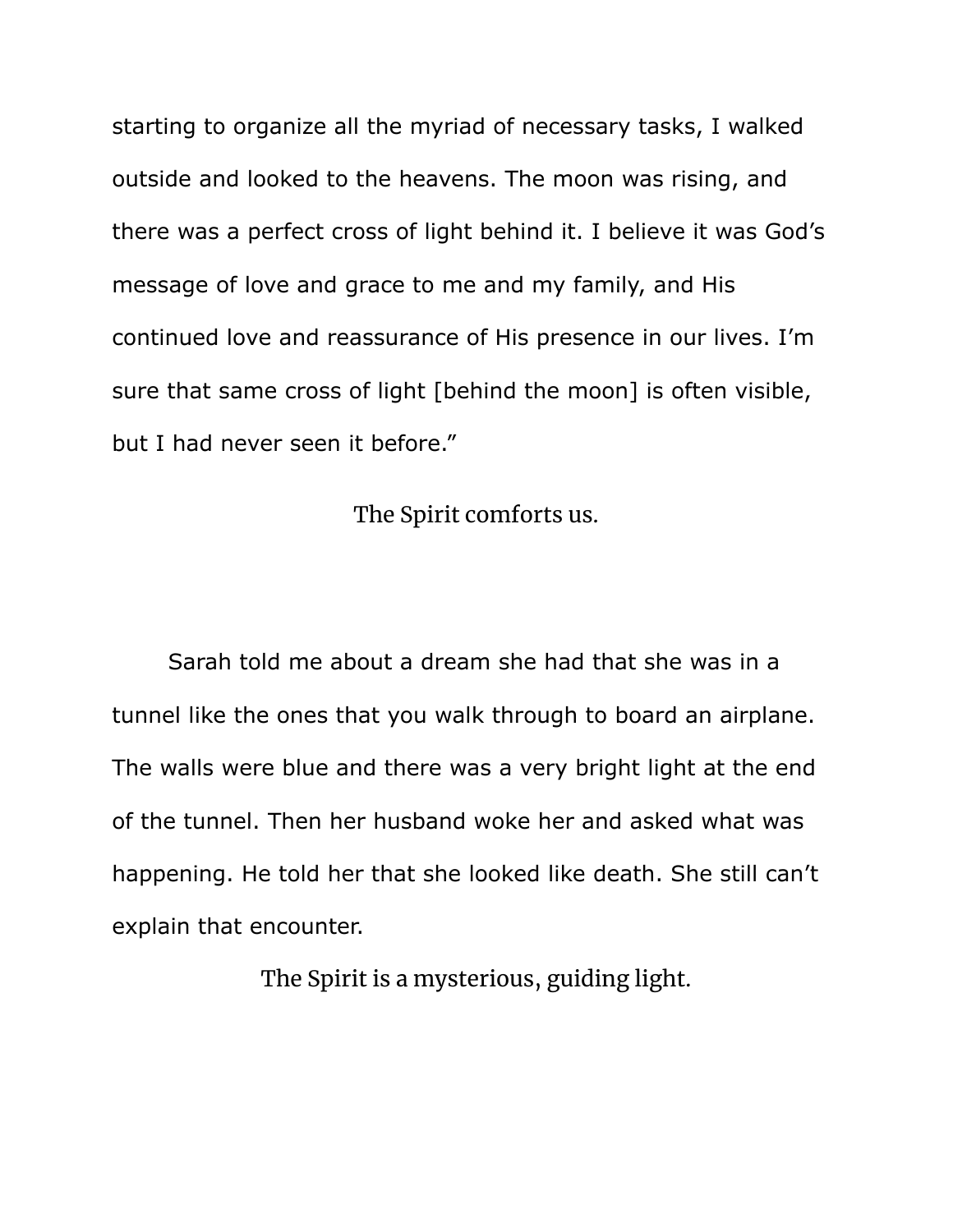Stephanie told me about her father, who was a smoker and also chewed tobacco. Once when he was visiting her home, he was outside in the front yard. A man in a truck stopped to ask for directions, and when he noticed the wad of chew that bulged from her father's cheek, he tore his shirt open to show a large scar across his chest. He then told about how he had also used tobacco, until he needed heart surgery. He talked about how painful it was and how long it took to recover. And how nothing was worth risking his life in that way. Stephanie's father gave up tobacco that very day, and never smoked or chewed again. The Spirit convicts us.

Stephanie also told of a time when her husband Dave was mowing the church lawn, using a large riding mower. On an incline, the mower tipped over on top of Dave. He was holding it up with his feet, but was not able to get out from under it. He would have been crushed had a stranger driving by had not stopped to help.

The Spirit sends help.